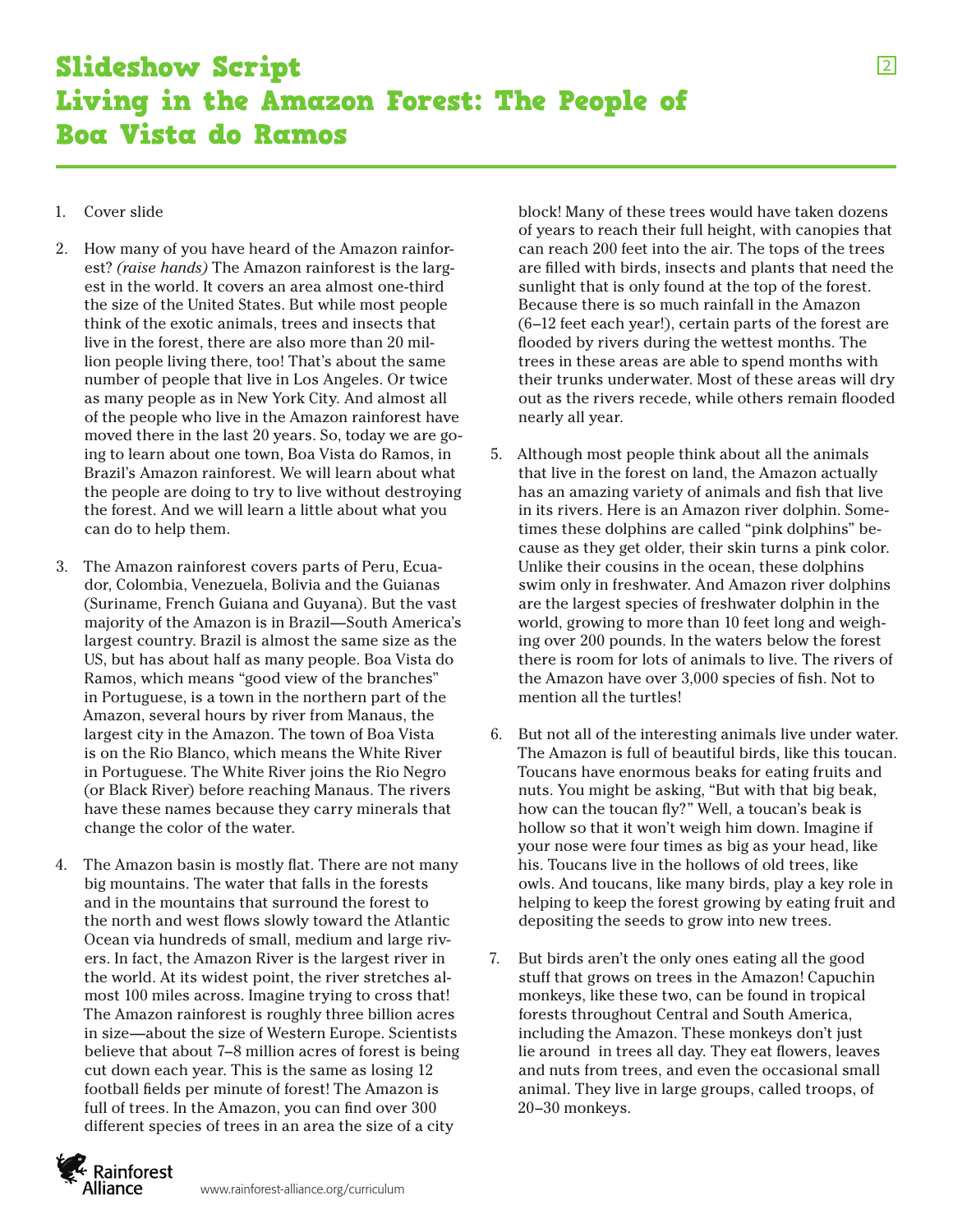- 8. This bald-headed uakari is a good example of one of the many species that are only found in the Amazon. When a species is found only in one place it is called endemic, which tells you that an animal or plant can only be found in that place. The red uakari is endemic to the northern Amazonian flooded forest, where they stay mostly in the trees. And, as you can see, they sometimes hang upside-down to get really yummy fruit! The uakari, with its bright red face and white fur, would stick out anywhere. But in the rainforest, lots of animals have bright colors. Can you think of why it might be useful to be so colorful in the forest? *(bright colors can help individuals of the same species to find each other in the dense forest)*
- 9. In the areas of the forest that don't flood with water, you can find lots of species of animals combing the forest floor in search of food. This tapir eats mostly grass and leaves. She will wander around looking for tender young leaves on the most nutritious bushes and young grasses. Tapirs are very big. They can grow to over eight feet long and live for an average of 25 years. Their biggest problem is avoiding hunters—not just jaguars, but also humans. Some people use their skins to make leather.
- 10. Jaguars, like this one, have lots of competition for their food. Jaguars are the top predators in the forest—they hunt for and eat small, medium and large animals. But when people come into the forest and hunt all the animals, it gets harder for the jaguar to find food. Unfortunately, sometimes the hunters are not just there to take the jaguar's food. Jaguars are also hunted for their furs and because people believe they are dangerous. Cattle ranchers will often have any jaguar on their land shot in order to protect their cows. So jaguars must be very careful about where they go, creeping quietly along the forest floor.
- 11. These guys are anything but quiet! These blue and yellow macaws, and other macaw species, are famous for creating a racket in the forest. Macaws let out loud calls over the forest as they fly from one perch to the next. Macaws have very strong beaks that they use to break open hard shells and to dig in the clay soils along the riverbanks. They make nests high up in hollowed-out trees, like this one.
- 12. Most of the forest is actually filled with things that rarely get noticed—insects. Hundreds of different

species of ants can be found in the Amazon. Some of them, like leafcutter ants, tear up and use leaves that fall to the forest floor. They don't eat the leaves. Instead, leafcutters use the leaves to grow a fungus (like a mushroom) that they can eat. Other insects, like bees, help the many species of orchids in the rainforest. In the Amazon, each different orchid species requires a different species of bee to pollinate it. Each species depends on the other to survive. Just like the people of Boa Vista do Ramos depend on the forest to survive…

- 13. For thousands of years, most of the people that lived in the area of Boa Vista do Ramos were native people. The Yanomami have a very close relationship with the forest. While they do hunt and fish and use plants from the forest for food and medicine, the Yanomami were so few that their impact did not permanently scar the forest. The Yanomami continue to live in the Amazon rainforest, but most have left the area around Boa Vista because a new group of people has started to arrive—settlers. Along many of the major rivers in the Amazon, you will find villages like this. Beginning about 25 years ago, people began moving to the Amazon in search of better lives. The Brazilian government would often give them free land there in order to get poor people out of the crowded cities. Unfortunately, many of the people who moved to the forest didn't know anything about how to use the forest's plants and animals without destroying the forest. These new settlers often have very damaging jobs, like logging, hunting and mining for gold and other precious minerals.
- 14. These are not mean people who *want* to destroy the forest. They are families who are just trying to feed their children, earn a living and find a better life. How many of you could eat and have a house if neither of your parents worked? The same is true for the children who live in Boa Vista. Their parents work hard to take care of their families. Luckily, the families of Boa Vista are getting some help from people who care about the forest. Help that will allow them to improve their lives without destroying their piece of the Amazon. The people who live in Boa Vista have very different lives than you do. For instance, almost none of the houses have electricity. There are almost no roads—all transportation is by boat up and down river. The families cook their food over wood that they must gather from the forest,